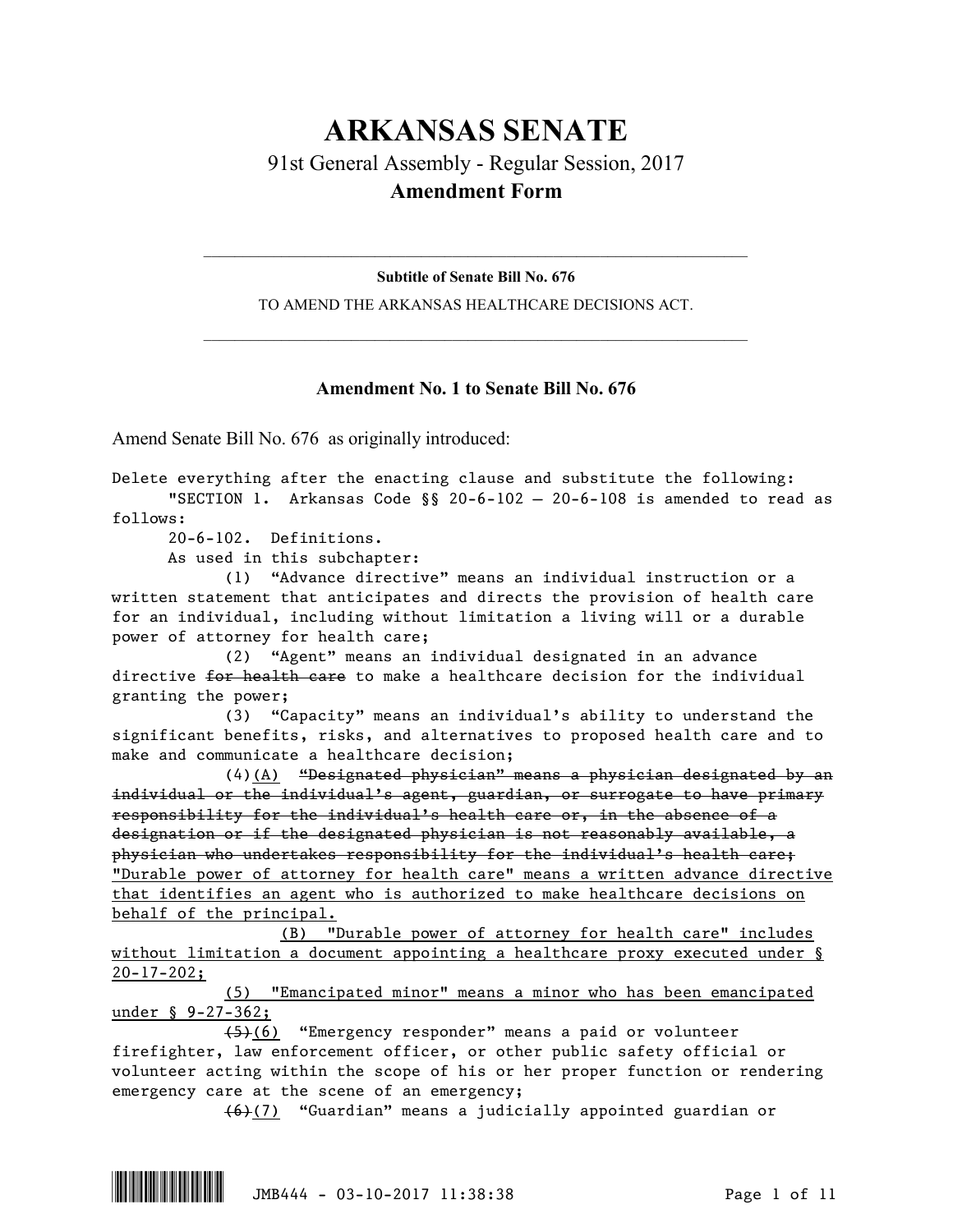conservator having authority to make a healthcare decision for an individual; (7)(8) "Health care" means any care, treatment, service, or procedure to maintain, diagnose, treat, or otherwise affect an individual's physical or mental condition, including medical care; (8)(9) "Healthcare decision" means consent, refusal of consent, or withdrawal of consent to health care;  $(9)$ (10)(A) "Healthcare institution" means an agency, institution, facility, or place, whether publicly or privately owned or operated, that provides health services, and that is one (1) of the following: medical treatment, or nursing or rehabilitative care to a person. (B) "Healthcare institution" includes without limitation: (A)(i) An ambulatory surgical treatment center facility; (B)(ii) A birthing center; (C)(iii) A home care organization health agency;  $(D)$  (iv) A hospital; (E)(v) An intellectual disability institutional habilitation facility intermediate care facility for individuals with intellectual disabilities; (F)(vi) A mental health hospital center; (G) A nonresidential substitution-based treatment center for opiate addiction; (vii) An assisted living facility; (H)(viii) A nursing home; (I)(ix) An outpatient diagnostic center; (J) A recuperation center; (x) A residential treatment facility; (K)(xi) A rehabilitation facility; or and (L)(xii) A residential hospice; (10)(11) "Healthcare provider" means a person who is licensed, certified, or otherwise authorized by the laws of this state to administer health care in the ordinary course of the practice of his or her profession;  $(11)$ (12) "Individual instruction" means an individual's direction concerning a healthcare decision for the individual; (13)(A) "Living will" means a written advance directive describing the principal's individual instructions for health care to be provided or withheld in the event that the principal subsequently lacks decision-making capacity. (B) "Living will" includes without limitation a declaration executed under § 20-17-202;  $\frac{12}{12}(14)$  "Medical care" means the diagnosis, cure, mitigation, treatment, or prevention of disease for the purpose of affecting any structure or function of the body; (13)(15) "Person" means an individual, corporation, estate, trust, partnership, association, joint venture, government, governmental subdivision, agency, instrumentality, or any other legal or commercial entity;  $(14)$ (16) "Person authorized to consent on the principal's behalf" means: (A) A person authorized by law to consent on behalf of the principal when the principal is incapable of making an informed decision; or (B) In the case of a minor child, the parent or parents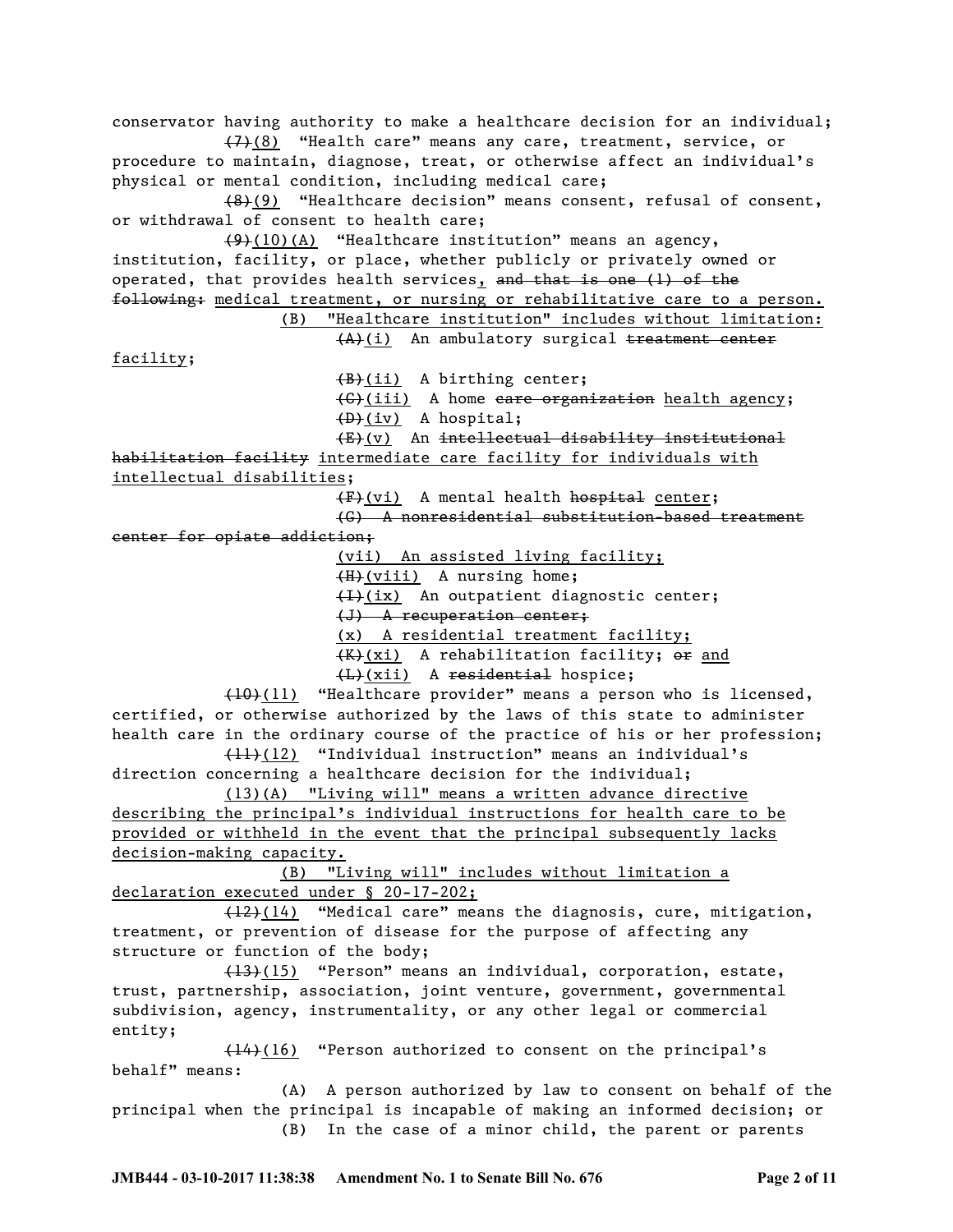having custody of the child, the child's legal guardian, or another person as otherwise provided by law;

(15)(17) "Personally inform" means to communicate by any effective means from the principal directly to a healthcare provider;

(16)(18) "Physician" means an individual authorized to practice medicine or osteopathy in this state;

(17) "Power of attorney for health care" means the authority of an agent to make healthcare decisions for the individual granting the power;

(18)(19) "Principal" means an individual who grants authority to an another individual under this subchapter;

(19)(20) "Qualified emergency medical service personnel" includes without limitation emergency medical technicians, paramedics, or other emergency services personnel, providers, or entities acting within the usual course of their professions, and other emergency responders;

 $(20)(21)$  "Reasonably available" means readily able to be contacted without undue effort and willing and able to act in a timely manner considering the urgency of the principal's healthcare needs, including without limitation availability by telephone;

 $(21)(22)$  "State" means a state of the United States, the District of Columbia, the Commonwealth of Puerto Rico, or a territory or insular possession subject to the jurisdiction of the United States;

 $(22)$ (23) "Supervising healthcare provider" means the designated physician or, if there is no designated physician or the designated physician is not reasonably available, the a licensed physician or other authorized independent healthcare provider who has undertaken primary responsibility for an individual's health care;

(23)(24) "Surrogate" means an individual, other than a principal's agent or guardian, authorized under this subchapter to make a healthcare decision for the principal; and

(24)(25) "Treating healthcare provider" means a healthcare provider who is directly or indirectly involved in providing health care to the principal; and

(25) "Universal Do Not Resuscitate Order" means a written order that applies regardless of the treatment setting and that is signed by the principal's physician that states that in the event the principal suffers cardiac or respiratory arrest, cardiopulmonary resuscitation should not be attempted.

20-6-103. Oral or written individual instructions — Advance directive for health care — When effective — Decisions based on best interest assessment — Out-of-state directives — Construction.

(a)(1)(A) An adult, married minor, or emancipated minor may make healthcare decisions for himself or herself and give an individual instruction.

(B) A person who is authorized to consent on behalf of a principal may make healthcare decisions for the principal and may give an individual instruction.

(2) The instruction may be oral or written.

(3) The instruction may be limited to take effect only if a specified condition arises.

(b)(1) An adult, married minor, or emancipated minor may execute  $a_n$ advance directive a durable power of attorney for health care that authorizes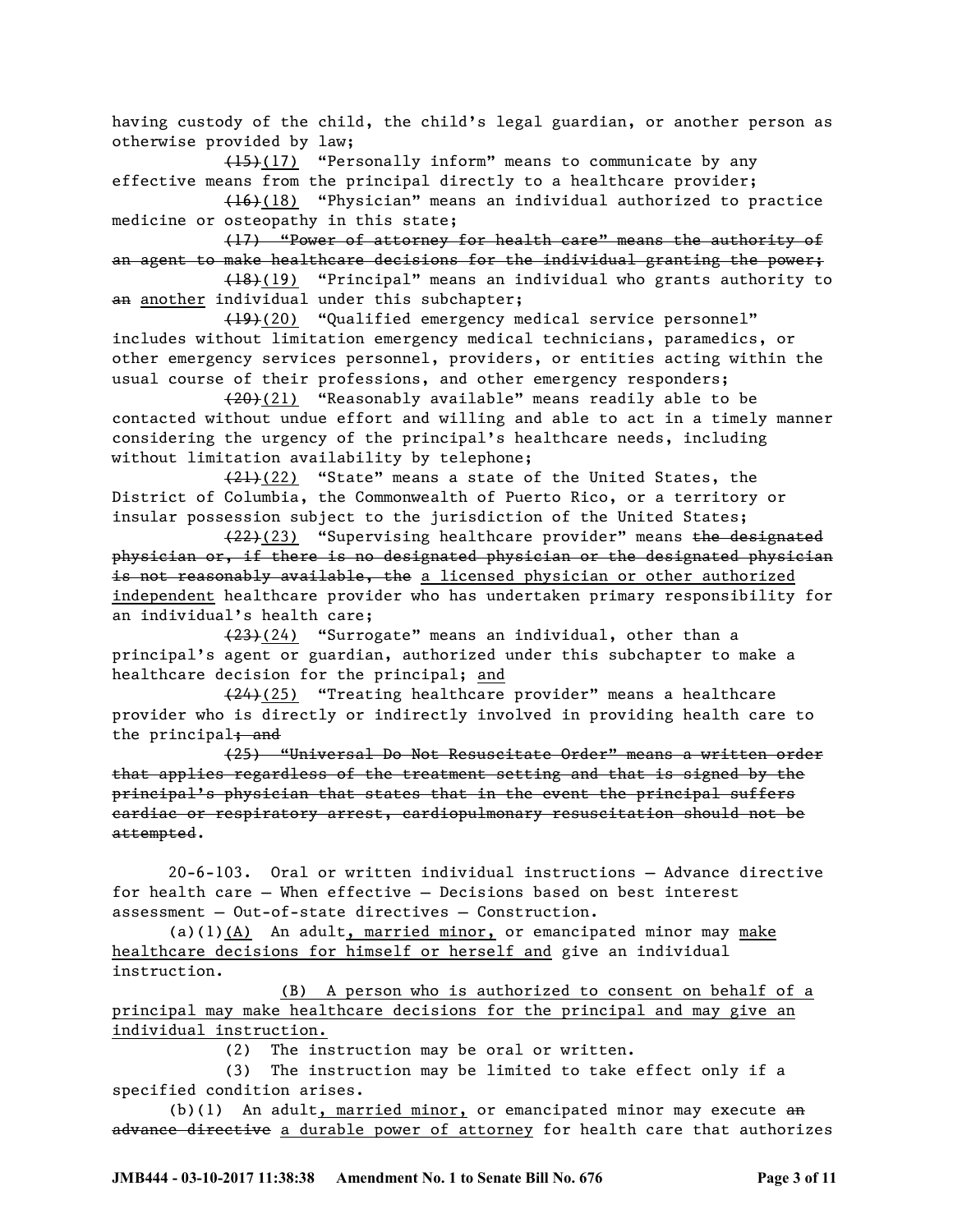the an agent to make a healthcare decision that the principal could make if he or she had capacity.

(2) An advance directive A durable power of attorney for health care shall be in writing and signed by the principal.

(3) A durable power of attorney for health care remains in effect notwithstanding the principal's latest incapacity and may include a living will or other individual instructions.

(c)(1) An advance directive, including without limitation a living will or durable power of attorney for health care, shall be either notarized or witnessed by two (2) witnesses.

 $(4)$ (2) For the purposes of this subsection a witness shall be a competent adult who is not the agent and at least one (1) of whom is not related to the principal by blood, marriage, or adoption and who would not be entitled to any portion of the estate of the principal upon the death of the principal under any will or codicil made by the principal existing at the time of execution of the advance directive or by operation of law.

 $(5)(3)$  A written advance directive, including without limitation a living will or durable power of attorney for health care, that is witnessed shall contain an attestation clause that attests that the witnesses comply with this subsection.

(6) An advance directive remains in effect notwithstanding the principal's last incapacity and may include individual instructions.

(7)(4) An A written advance directive may include the principal's nomination of a guardian of the principal.

 $\left\{\frac{e}{c}\right\}(d)$  Unless otherwise specified in an advance directive, the authority of an agent becomes effective only upon a determination that the principal lacks capacity, and ceases to be effective upon a determination that the principal has recovered capacity.

 $(d)$ (1)(e)(1) If necessary, the designated a licensed physician shall determine whether a principal lacks or has recovered capacity or that another condition exists that affects an individual instruction or the authority of an agent.

(2) In making a determination under subdivision  $\{\theta\}$  (+) (e)(1) of this section, the designated a licensed physician may consult with other persons as he or she deems appropriate.

 $\left(\frac{e}{f}(1),\frac{f}{f}(1)\right)$  An agent shall make a healthcare decision in accordance with the principal's individual instructions and other wishes to the extent known to the agent.

(2)(A) In the absence of individual instructions or other information, the agent shall make the decision in accordance with the agent's determination of the principal's best interest.

(B) In determining the principal's best interest, the agent shall consider the principal's personal values to the extent known to the agent.

 $(f)(g)$  A healthcare decision made by an agent for a principal is effective without judicial approval.

 $\{\hat{g}\}(h)$  An advance directive that is executed outside of this state by a nonresident of this state shall be given effect in this state if, at the time of execution,  $\pm$  the advance directive complies with either this subchapter or the laws of the state of the principal's residence in which the advance directive was executed.

 $+h$  $(i)$  A healthcare provider, healthcare institution, healthcare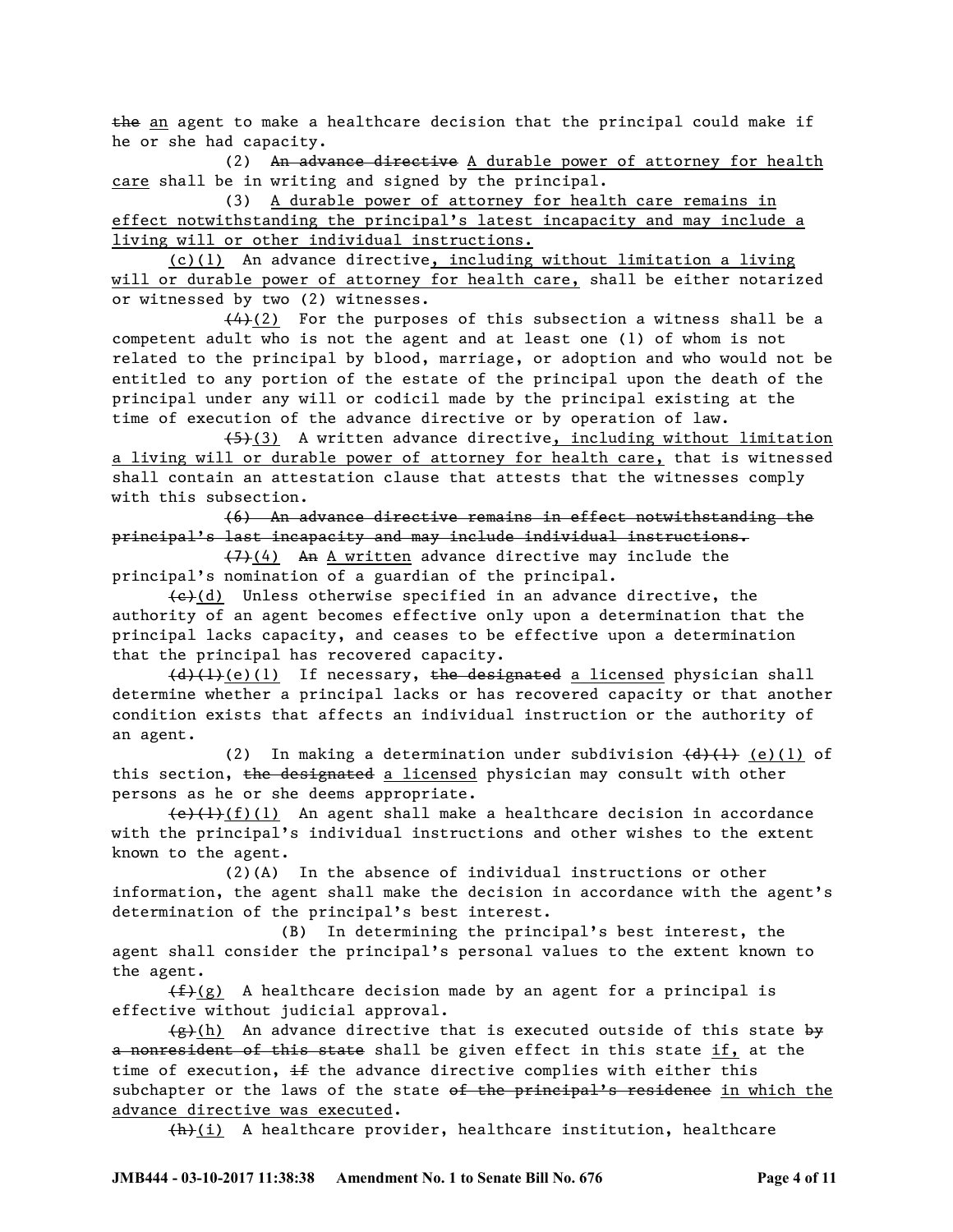service plan, insurer issuing disability insurance, self-insured employee welfare benefit plan, or nonprofit hospital plan shall not require the execution or revocation of an advance directive as a condition of the principal's being insured for or receiving health care.

20-6-104. Revocation of the designation of agent — Revocation of advance directive — Spouse as agent — Conflicts.

(a) A principal having capacity may revoke all or part of an advance directive, other than the designation of an agent, including without limitation a living will, durable power of attorney for health care, or other document, at any time and in any manner that communicates an intent to revoke.

(b) A principal having capacity may revoke the designation of an agent only by a signed written statement or by personally informing the supervising healthcare provider.

 $\left\{\frac{e}{b}\right\}$  A decree of annulment, divorce, dissolution of marriage, or legal separation revokes a previous designation of a spouse as agent unless otherwise specified in the decree or in an advance directive.

 $\left(\frac{d}{dx}\right)(c)$  An advance directive that conflicts with an earlier advance directive revokes the earlier directive to the extent of the conflict.

(d) A healthcare provider, agent, guardian, or surrogate who is informed of a revocation shall promptly communicate the fact of the revocation to the supervising healthcare provider and any healthcare institution at which the patient is receiving care.

20-6-105. Designation of surrogate.

(a)(1) An adult, married minor, or emancipated minor may designate an individual to act as surrogate by personally informing the supervising healthcare provider.

(2) The designation may be oral or written.

(b) A surrogate may make a healthcare decision for a principal who is an adult or emancipated minor only if:

(1) The principal has been determined by the designated a licensed physician to lack capacity; and

(2) An agent or guardian has not been appointed or the agent or guardian is not reasonably available.

 $(c)(1)$  The supervising healthcare provider shall designate identify a surrogate for the principal and document the appointment in the clinical record of the institution or institutions at which the principal is receiving health care if the principal:

(A) Lacks capacity;

(B) Has not appointed an agent or the agent is not reasonably available;

(C) Has not designated a surrogate or the surrogate is not reasonably available; and

(D) Does not have a guardian or the guardian is not reasonably available.

(2)(A) The principal's surrogate shall be an adult who:

(i) Has exhibited special care and concern for the

principal;

(ii) Is familiar with the principal's personal

values;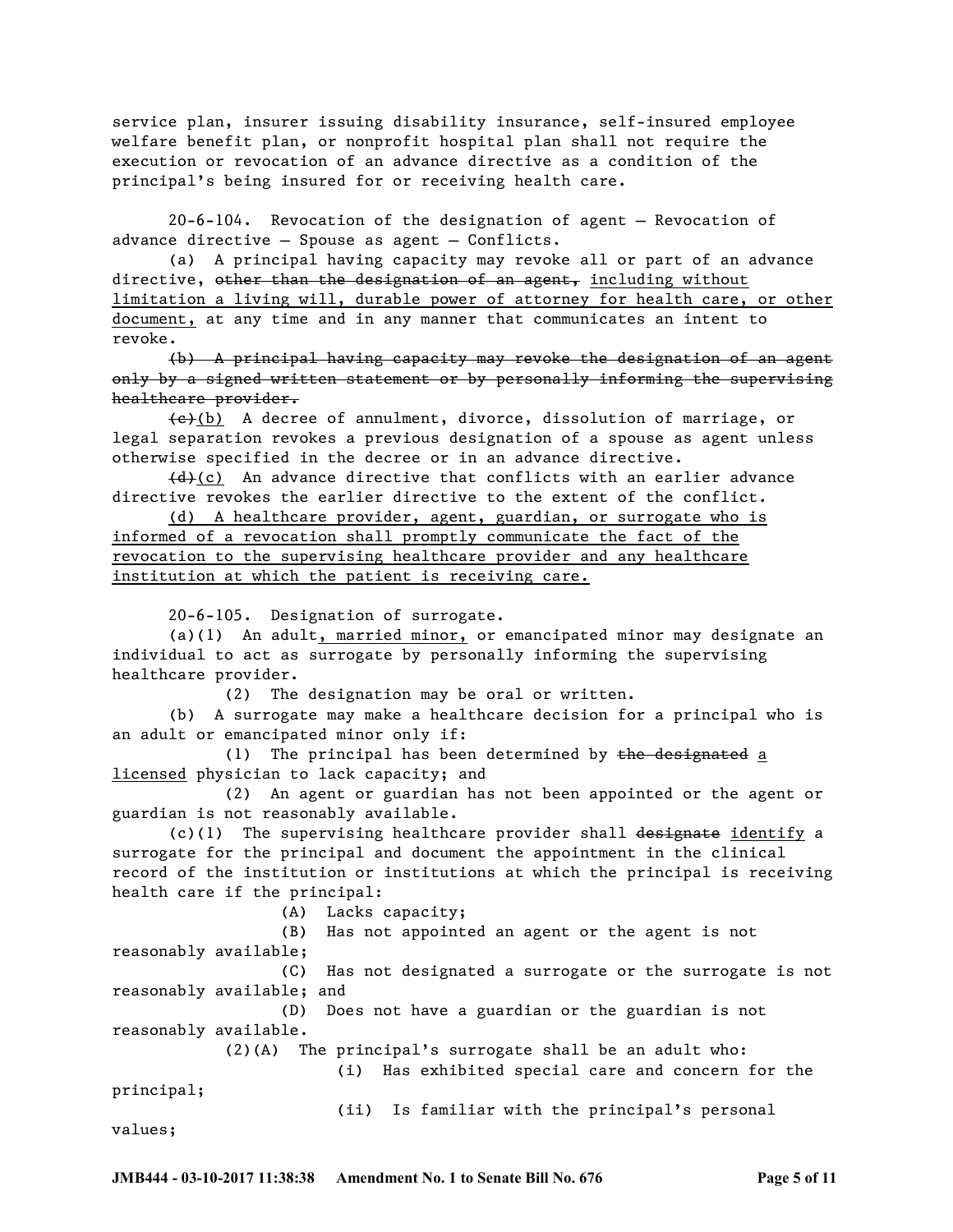(iii) Is reasonably available; and (iv) Is willing to serve. (B) A person who is the subject of a protective order or other court order that directs that person to avoid contact with the principal is not eligible to serve as the principal's surrogate. (3) In designating identifying the person best qualified to serve as the surrogate for the principal, the supervising healthcare provider: (A) shall Shall consider the proposed surrogate's: (A)(i) Ability to make decisions either in accordance with the known wishes of the principal or in accordance with the principal's best interests; (B)(ii) Frequency of contact with the principal before and during the incapacitating illness; and (C)(iii) Demonstrated care and concern; and (B) May consider the proposed surrogate's: (D)(i) Availability to visit the principal during his or her illness; and (E)(ii) Availability to engage in face-to-face contact with healthcare providers for the purpose of fully participating fully participate in the decision-making process. (4) Consideration may be given When identifying the person best qualified to serve as the surrogate for the principal, the supervising healthcare provider may proceed in order of descending preference for service as a surrogate to: (A) The principal's spouse, unless legally separated; (B) The principal's adult child; (C) The principal's parent; (D) The principal's adult sibling;  $\theta$ <sup>+</sup> (E) Any other adult relative of the principal; or (F) Any other adult person who satisfies the requirements of subdivision (c)(2) of this section. (5) If none of the individuals eligible to act as a surrogate under this subsection are reasonably available and informed consent would typically be sought from the principal, the designated physician supervising healthcare provider may make healthcare decisions for the principal after the designated physician supervising healthcare provider: (A) Consults with and obtains the recommendations of an institution's ethics officers or ethics committee; or (B) Obtains concurrence from a second physician who is: (i) Not directly involved in the principal's health care; (ii) Does not serve in a capacity of decision making, influence, or responsibility over the designated physician; and (iii) Does not serve in a capacity under the authority of the designated physician's decision making, influence, or responsibility.

(6)(A) In the event of a challenge to the designation identification of the surrogate or the authority of the surrogate to act, it is a rebuttable presumption that the selection of the surrogate was valid.

(B) A person who challenges the selection of the surrogate has the burden of proving the invalidity of that selection by a preponderance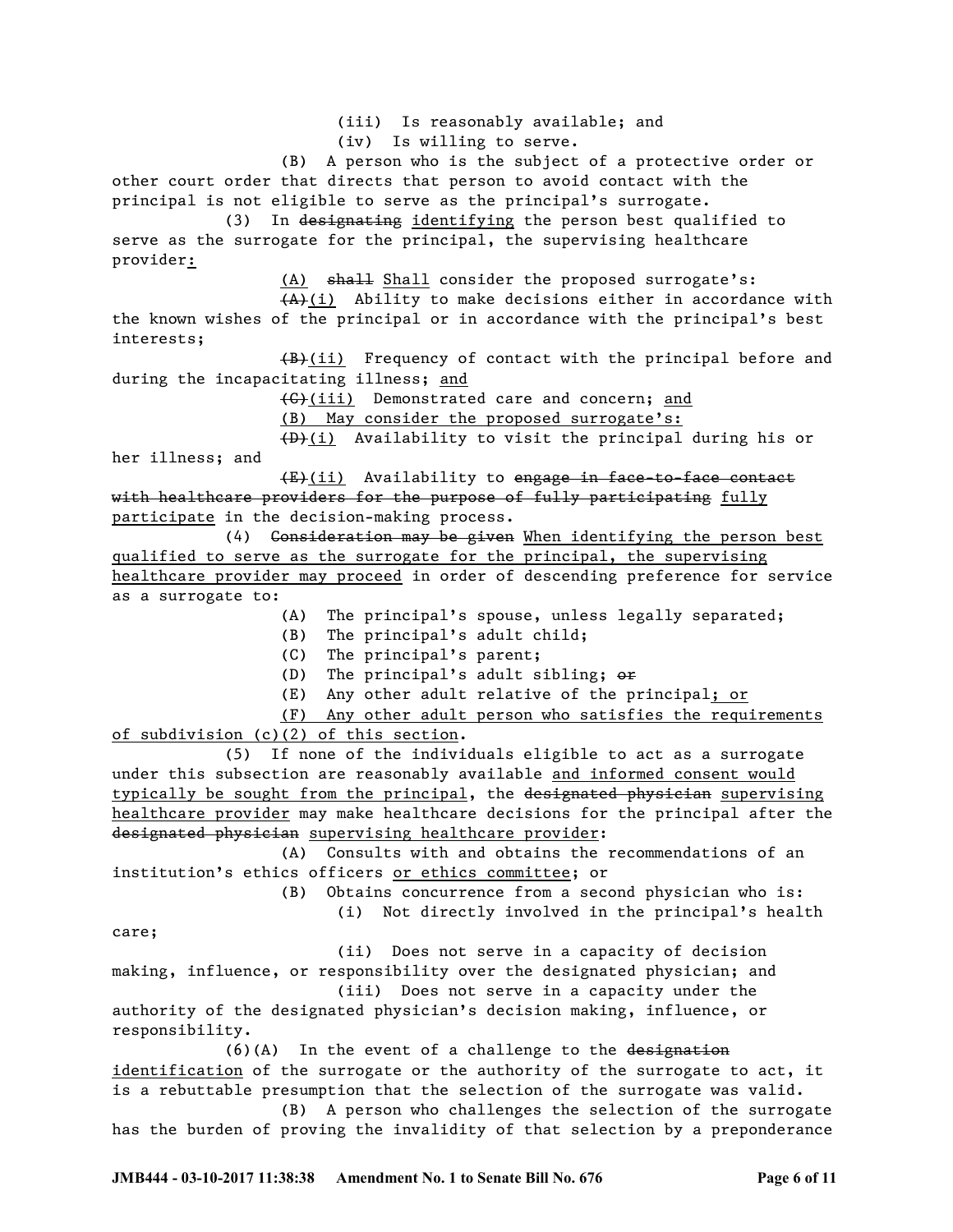of the evidence.

(d)(1) Except as provided in subdivision (d)(2) of this section: (A) Neither the treating healthcare provider nor an employee of the treating healthcare provider, nor an operator of a healthcare institution, nor an employee of an operator of a healthcare institution may

be designated as a surrogate; and (B) A healthcare provider or employee of a healthcare provider may not act as a surrogate if the healthcare provider becomes the principal's treating healthcare provider.

(2) An employee of the treating healthcare provider or an employee of an operator of a healthcare institution may be designated as a surrogate if:

(A) The employee so designated is a relative of the principal by blood, marriage, or adoption; and

(B) The other requirements of this section are satisfied.

(e) A healthcare provider may require an individual claiming the right to act as surrogate for a principal to provide a written declaration under penalty of perjury stating facts and circumstances reasonably sufficient to establish the claimed authority.

20-6-106. Authority of surrogate.

(a)(1) A surrogate shall make a healthcare decision in accordance with the principal's individual instructions, if any, and other wishes to the extent known to the surrogate.

(2)(A) Otherwise, the surrogate shall make the decision in accordance with the surrogate's determination of the principal's best interest.

(B) In determining the principal's best interest, the surrogate shall consider the principal's personal values to the extent known to the surrogate or agent.

(b) A surrogate who has not been designated by the principal may make all healthcare decisions for the principal that the principal could make on the principal's own behalf, except that artificial nutrition and hydration may be withheld or withdrawn for a principal upon a decision of the surrogate only if:

(1) The action is authorized by the a living will or other written advance directive; or

(2) The supervising healthcare provider the designated physician and a second independent physician certify in the principal's current clinical records that:

(1)(A) The provision or continuation of artificial nutrition or hydration is merely prolonging the act of dying; and

 $(2)$ (B) The principal is highly unlikely to regain capacity to make medical decisions.

 $\left\{\leftarrow\right\}$  A healthcare decision made by a surrogate or agent for a principal is effective without judicial approval.

20-6-107. Requirement of a guardian to comply with principal's individual instruction.

(a) Absent a court order to the contrary, a guardian shall comply with the principal's individual instructions and shall not revoke the principal's advance directive.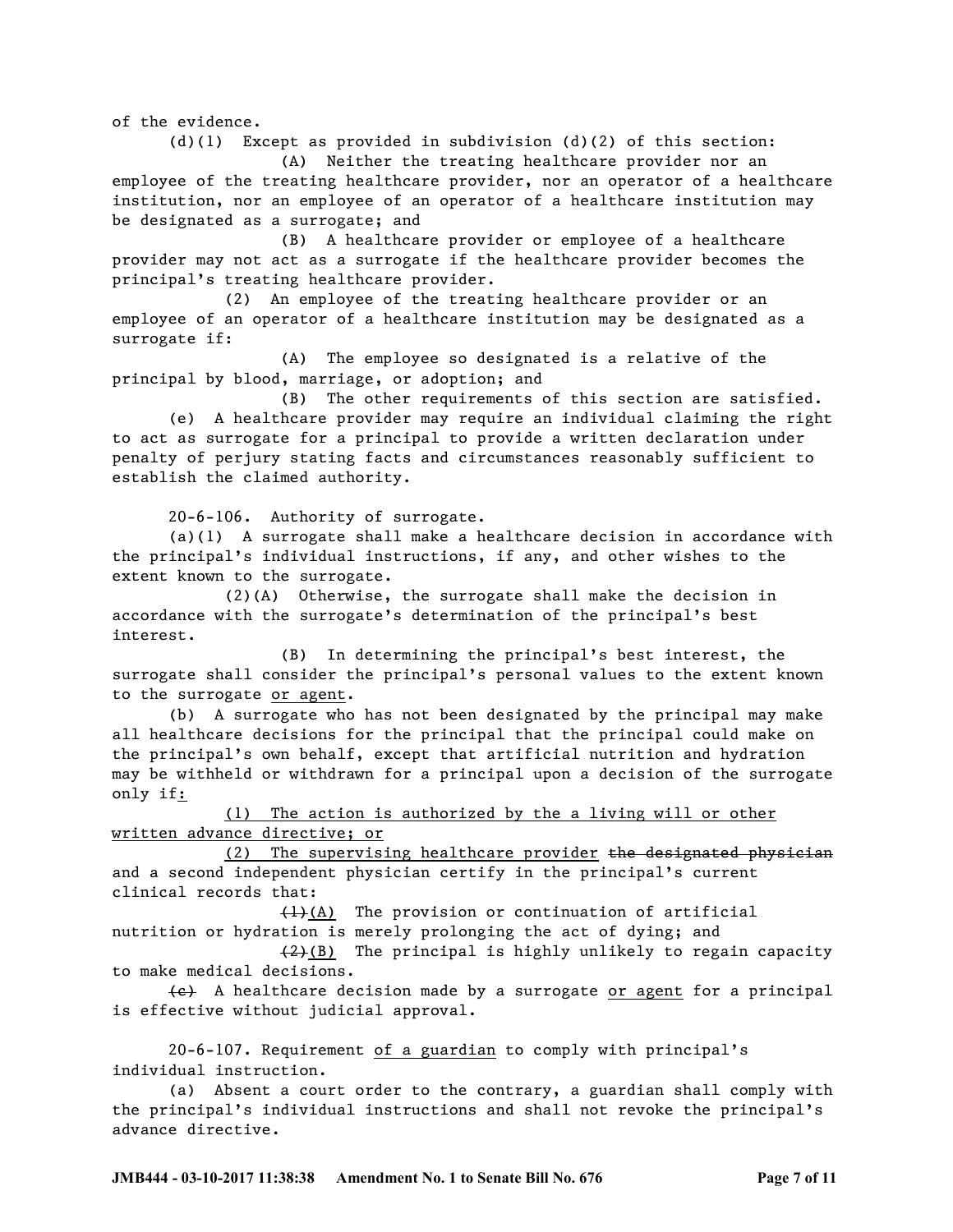(b) A Except as provided in § 28-65-102, a healthcare decision made by a guardian for the principal is effective without judicial approval.

20-6-108. Determination of capacity.

If a designated licensed physician who makes a determination or is informed of a determination that a principal lacks or has recovered capacity or that another condition exists that affects an individual instruction or the authority of an agent, guardian, or surrogate, the designated licensed physician shall:

(1) Record promptly the determination in the principal's current clinical record; and

(2) Communicate the determination to the principal, if possible, and to any person authorized to make healthcare decisions for the principal.

SECTION 2. Arkansas Code § 20-6-118 is repealed. 20-6-118. Conflicting laws repealed. A law or part of law in conflict with this subchapter is repealed.

SECTION 3. Arkansas Code § 20-13-104 is repealed.

20-13-104. Durable power of attorney for health care.

(a) This section shall be known and may be cited as the "Durable Power of Attorney for Health Care Act".

(b) The General Assembly recognizes the right of the individual to control all aspects of his or her personal care and medical treatment. However, if the individual becomes incapacitated, his or her right to control treatment may be denied unless the individual, as principal, can delegate the decision-making power to a trusted agent and be sure that the agent's power to make personal and health care decisions for the principal will be effective to the same extent as though made by the principal.

(c)(1) As used in this section, "health care" means any care, treatment, service, or procedure to maintain, diagnose, treat, or provide for the patient's physical or mental health or personal care.

(2) "Health care" shall not include decisions concerning lifesustaining treatment set forth in the Arkansas Rights of the Terminally Ill or Permanently Unconscious Act, § 20-17-201 et seq. However, a power of attorney for health care may contain the declaration set forth in § 20-17-202 relating to such life-sustaining treatments.

(d)(1) A person may execute a power of attorney for health care. The power of attorney may be durable.

(2) The health care agency shall be:

(A) In writing;

(B) Signed by the principal or by someone acting at the direction of the principal and in the principal's presence; and

(C) Attested to by and subscribed in the presence of two (2) or more competent witnesses who are at least eighteen (18) years of age.

(3) An agent appointed under a power of attorney for health care shall take precedence over any person listed in § 20-9-602.

(e) This section does not in any way affect or invalidate any health care agency executed or any act of an agent prior to July 1, 1999, or affect any claim, right, or remedy that accrued prior to July 1, 1999. Nothing contained herein shall be interpreted or construed to alter or amend any provision of the Arkansas Rights of the Terminally Ill or Permanently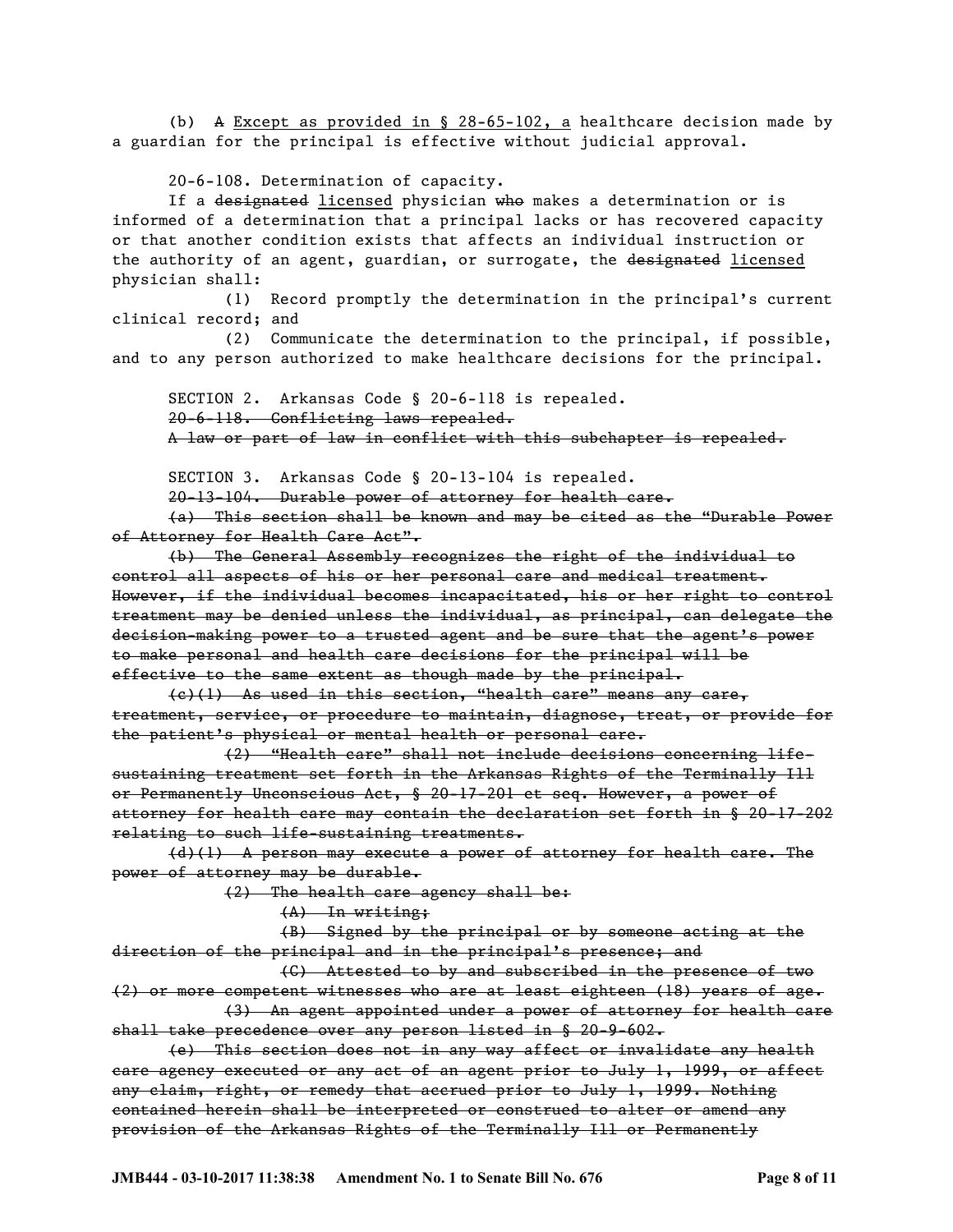Unconscious Act, § 20-17-201 et seq. The powers of a health care agent may be combined with a declaration made by a qualified patient under the Arkansas Rights of the Terminally Ill or Permanently Unconscious Act, § 20-17-201 et seq.

(f) This section is wholly independent of the provisions of the Probate Code, § 28-1-101 et seq., relating to wills, trusts, fiduciary relationships, and administration of estates, and nothing in this section shall be construed to affect in any way the provisions of the Probate Code, § 28-1-101 et seq.

(g) Nothing in this section shall be construed as authorizing or encouraging euthanasia, assisted suicide, suicide, or any action or course of action that violates the criminal laws of this state or of the United States.

SECTION 4. Arkansas Code § 20-17-201(2), concerning the definition of "declaration", is amended to read as follows:

 $(2)$  (A) "Declaration" means a writing executed in accordance with the requirements of  $\S$  20-17-202(a) $\frac{1}{10}$ .

(B) "Declaration" is an advance directive under § 20-6-

102;

SECTION 5. Arkansas Code § 20-17-202 is amended to read as follows: 20-17-202. Declaration relating to use of life-sustaining treatment.

(a)(1) An individual of sound mind and eighteen (18) or more years of age may execute at any time a declaration governing the withholding or withdrawal of life-sustaining treatment. The declaration must be signed by the declarant, or another at the declarant's direction, and witnessed by two (2) individuals.

(2) A declaration executed under this section before July 1, 2017, is valid if the declaration substantially complies with subsection (a) of this section.

(3) A declaration executed under this section on and after July 1, 2017, is valid if the declaration document:

> (A) Is notarized but does not have two (2) witnesses; or (B) Satisfies the requirements of Arkansas Healthcare

Decisions Act, § 20-6-101 et seq.

(b) A declaration may be, but need not be, in the following form in the case where the patient has a terminal condition:

## "DECLARATION

If I should have an incurable or irreversible condition that will cause my death within a relatively short time, and I am no longer able to make decisions regarding my medical treatment, I direct my attending physician, pursuant to the Arkansas Rights of the Terminally Ill or Permanently Unconscious Act, to [withhold or withdraw treatment that only prolongs the process of dying and is not necessary to my comfort or to alleviate pain] [follow the instructions of ............. whom I appoint as my Health Care Proxy to decide whether life-sustaining treatment should be withheld or withdrawn]. It is my specific directive that nutrition may be withheld after consultation with my attending physician. It is my specific directive that hydration may be withheld after consultation with my attending physician. It is my specific directive that nutrition may not be withheld. It is my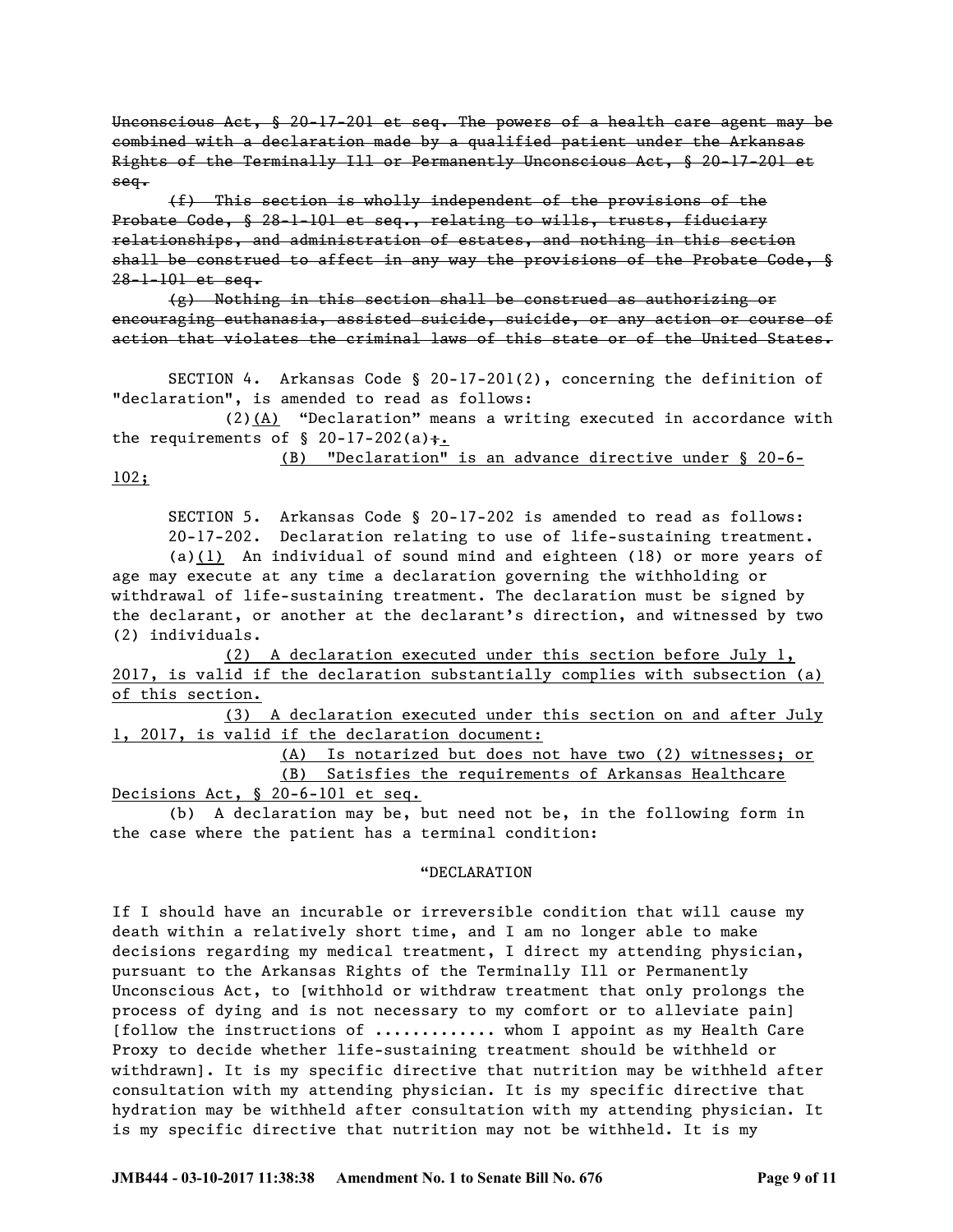specific directive that hydration may not be withheld. Signed this ...... day of .............., 20 ....... Signature.................................................................... Address...................................................................... The declarant voluntarily signed this writing in my presence. I am a competent adult who is not named as a health care proxy in this document. I witnessed the patient's signature on this form. Witness...................................................................... Address...................................................................... I am a competent adult who is not named as a health care proxy in this document. I am not related to the patient by blood, marriage, or adoption and I would not be entitled to any portion of the patient's estate upon his or her death under any existing will or codicil or by operation of law. I witnessed the patient's signature on this form. Witness...................................................................... Address....................................................................."

(c) A declaration may be, but need not be, in the following form in the case where the patient is permanently unconscious:

## "DECLARATION

If I should become permanently unconscious, I direct my attending physician, pursuant to the Arkansas Rights of the Terminally Ill or Permanently Unconscious Act, to [withhold or withdraw life-sustaining treatments that are no longer necessary to my comfort or to alleviate pain] [follow the instructions of ............. whom I appoint as my health care proxy to decide whether life-sustaining treatment should be withheld or withdrawn]. It is my specific directive that nutrition may be withheld after consultation with my attending physician. It is my specific directive that hydration may be withheld after consultation with my attending physician. It is my specific directive that nutrition may not be withheld. It is my specific directive that hydration may not be withheld.

Signed this ...... day of .............., 20 .......

Signature.................................................................... Address......................................................................

The declarant voluntarily signed this writing in my presence. I am a competent adult who is not named as a health care proxy in this document. I witnessed the patient's signature on this form.

Witness......................................................................

Address...................................................................... I am a competent adult who is not named as a health care proxy in this document. I am not related to the patient by blood, marriage, or adoption and I would not be entitled to any portion of the patient's estate upon his or her death under any existing will or codicil or by operation of law. I witnessed the patient's signature on this form.

Witness...................................................................... Address....................................................................."

(d) A physician or other health care provider who is furnished a copy of the declaration shall make it a part of the declarant's medical record and, if unwilling to comply with the declaration, promptly so advise the declarant.

(e) In the case of a qualified patient, the patient's health care